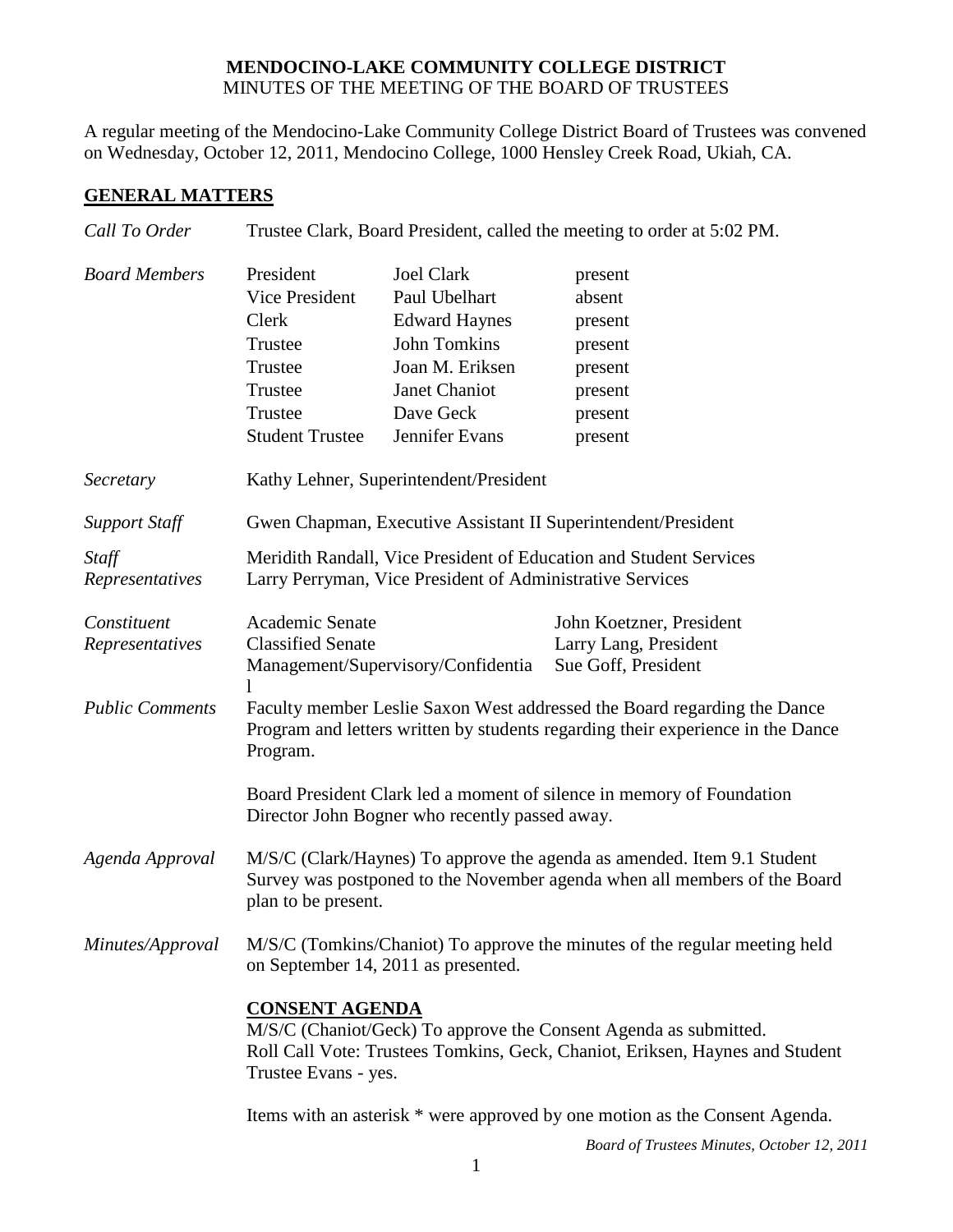| $Employment -$<br>Short-Term<br><b>Employees</b> | <b>Personnel</b><br>*RESOLVED, That the Mendocino-Lake Community College District Board of<br>Trustees does hereby ratify the Short-Term Employees as submitted.                                                                                                                                                                                                                         |
|--------------------------------------------------|------------------------------------------------------------------------------------------------------------------------------------------------------------------------------------------------------------------------------------------------------------------------------------------------------------------------------------------------------------------------------------------|
| $Employment -$<br><b>Part-Time Faculty</b>       | *RESOLVED, That the Mendocino-Lake Community College District Board of<br>Trustees does hereby employ the Part-Time Faculty for 2011 as presented.                                                                                                                                                                                                                                       |
| Volunteers                                       | *RESOLVED, That the Mendocino-Lake Community College District Board of<br>Trustees does hereby approve the list of volunteers as submitted.                                                                                                                                                                                                                                              |
| $MLCCCBU-Side$<br>Letter                         | *RESOLVED, That the Mendocino-Lake Community College District Board of<br>Trustees does hereby ratify the side letter of April 15, 2011 between the District<br>and the MLCCCBU/SEIU-Local 1021.                                                                                                                                                                                         |
| <b>MCFT-Proposed</b><br>Side Letter              | *RESOLVED, That the Mendocino-Lake Community College District Board of<br>Trustees does hereby receive the proposed side letter from the Mendocino<br>College Federation of Teachers (MCFT) regarding salaries for 2011-12, 2012-<br>13, and 2013-14 and directs the Superintendent/President to receive public<br>comments on this proposal prior to the November meeting of the Board. |
| Reclassifications -<br>Classified                | *RESOLVED, That the Mendocino-Lake Community College District Board of<br>Trustees does hereby approve reclassifications for Mary Houghton and Cyndi<br>Woskow to Administrative Assistant II and Carolyn Pryor to Facilities Planning<br>Technician, effective July 1, 2011.                                                                                                            |
| Resignation/<br>Retirement -<br>Faculty          | *RESOLVED, That the Mendocino-Lake Community College District Board of<br>Trustees does hereby ratify the resignation of Susan Janssen effective May 25,<br>2012.                                                                                                                                                                                                                        |
| Professional<br>Development<br>Leave             | *RESOLVED, That the Mendocino-Lake Community College District Board of<br>Trustees does hereby ratify the 2011-12 Professional Development Leave for .75<br>FTE for Jim Xerogeanes.                                                                                                                                                                                                      |
| Fiscal Report-<br>August 31, 2011                | <b>Other Items</b><br>*RESOLVED, That the Mendocino-Lake Community College District Board of<br>Trustees does hereby accept the fiscal report as presented.                                                                                                                                                                                                                              |
| AB 2910                                          | *RESOLVED, That the Mendocino-Lake Community College District Board of<br>Trustees does hereby accept the Quarterly Fiscal Status Reports - AB 2910 as<br>presented.                                                                                                                                                                                                                     |
| Academic<br>Calendar 2012-13                     | *RESOLVED, That the Mendocino-Lake Community College District Board of<br>Trustees does hereby adopt the 2012-13 Academic Calendar as presented.                                                                                                                                                                                                                                         |
| Quarterly<br>Contracts and<br>Agreements         | *RESOLVED, That the Mendocino-Lake Community College District Board of<br>Trustees does hereby ratify the contracts and agreements as presented.                                                                                                                                                                                                                                         |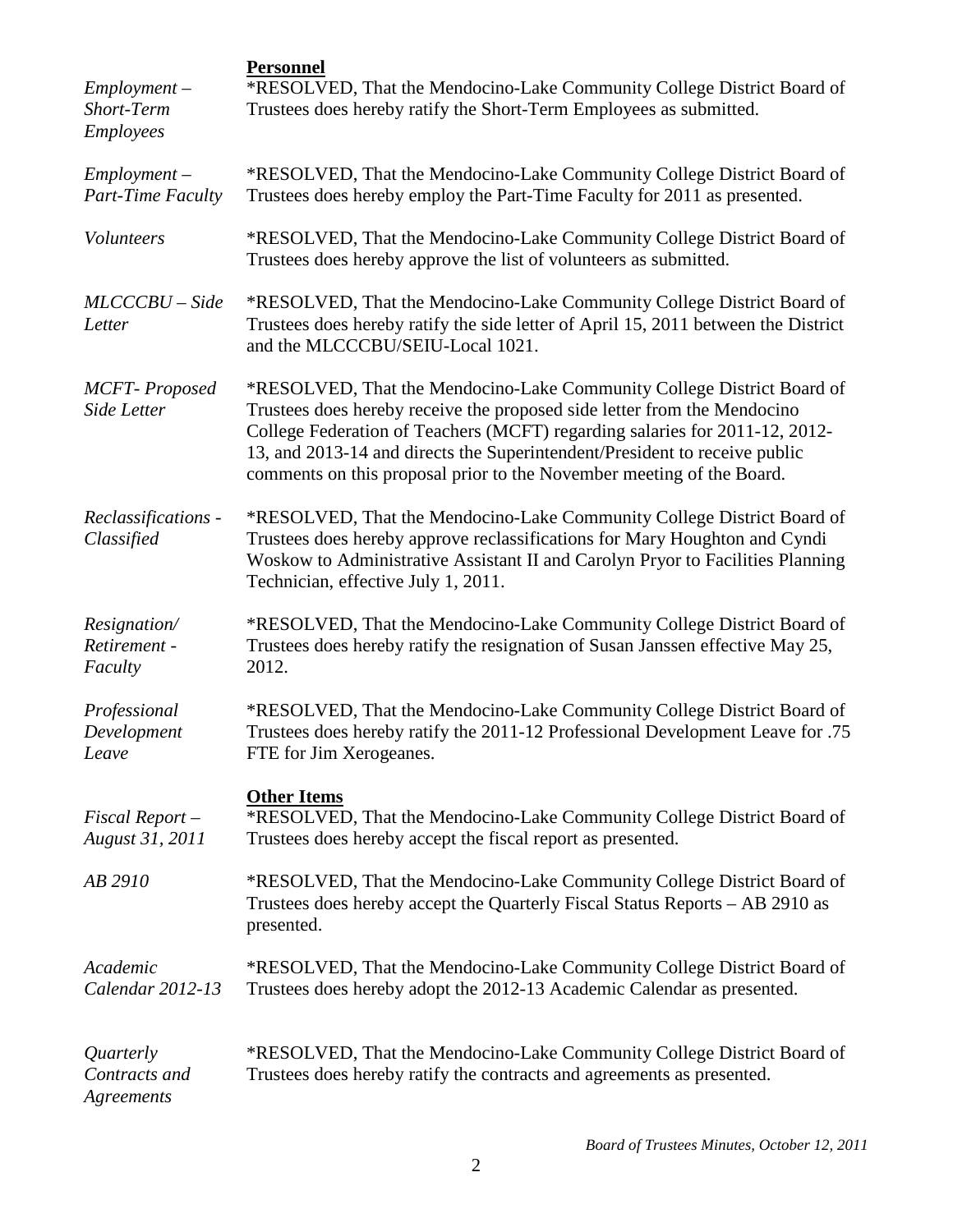| Facilities<br>Renovation and<br>Repair Grant              | *RESOLVED, That the Mendocino-Lake Community College District Board of<br>Trustees does hereby approve Resolution 10-11-01 California Department of<br>Education Contract Number CPRM-1037 in the amount of \$18,000.                                                                                                                                                                                                                                                                                                                                                                                                                                                                                                                                                                                                                                                            |
|-----------------------------------------------------------|----------------------------------------------------------------------------------------------------------------------------------------------------------------------------------------------------------------------------------------------------------------------------------------------------------------------------------------------------------------------------------------------------------------------------------------------------------------------------------------------------------------------------------------------------------------------------------------------------------------------------------------------------------------------------------------------------------------------------------------------------------------------------------------------------------------------------------------------------------------------------------|
| Library/Learning<br>Center - Change<br>Order No. 11       | <b>ACTION ITEMS</b><br>M/S/C (Tomkins/Haynes) RESOLVED, That the Mendocino-Lake Community<br>College District Board of Trustees does hereby ratify Change Order No. 11 for<br>the Library/Learning Center project to Midstate Construction in the amount of<br>\$39,151.                                                                                                                                                                                                                                                                                                                                                                                                                                                                                                                                                                                                         |
|                                                           | Trustee Haynes requested and received further information on the change listed<br>as item 11.5 Revise Ramp. The decisions to replace the ramp with stairs was<br>because of the steepness of the grade and the length of the ramp.                                                                                                                                                                                                                                                                                                                                                                                                                                                                                                                                                                                                                                               |
| President's Report                                        | <b>INFORMATIONAL REPORTS</b><br>A written report was not submitted. Superintendent/President Lehner reminded<br>Trustees of the following:                                                                                                                                                                                                                                                                                                                                                                                                                                                                                                                                                                                                                                                                                                                                       |
|                                                           | The two strategic planning sessions are scheduled for October 14 and 28.<br>The first session will be a review of the Mission/Vision/Goals and the<br>second will be to write an action plan of what can be accomplished this<br>year.                                                                                                                                                                                                                                                                                                                                                                                                                                                                                                                                                                                                                                           |
|                                                           | A Candidates Night will take place Monday at the Civic Center at 6 PM.<br>$\bullet$                                                                                                                                                                                                                                                                                                                                                                                                                                                                                                                                                                                                                                                                                                                                                                                              |
| <b>Education</b> and<br><b>Student Services</b><br>Report | A written report was submitted by Meridith Randall, Vice President of<br>Education and Student Services. The following was offered in addition:<br>Vice President Randall commented on the retirement of faculty member<br>$\bullet$<br>Susan Janssen stating that she is an excellent teacher and will be missed.<br>The Spring 2012 schedule will be available on WebAdvisor on October 17.<br>The Deans and Staff have done an excellent job of scheduling with the<br>limited budget.<br>Vice President Randall talked briefly about the difficulty of cutting classes<br>from the schedule. She stated that approved programs are what guides<br>which classes to offer and some programs need updating. Some classes<br>may be added back when programs are updated. There is also legislation<br>which is making a push to give priority registration to students who are |
|                                                           | making progress toward a degree.                                                                                                                                                                                                                                                                                                                                                                                                                                                                                                                                                                                                                                                                                                                                                                                                                                                 |
| Administrative<br><b>Services Report</b>                  | A written report was submitted by Larry Perryman, Vice President of<br><b>Administrative Services.</b>                                                                                                                                                                                                                                                                                                                                                                                                                                                                                                                                                                                                                                                                                                                                                                           |
| Measure W<br><b>Bond Report</b>                           | The Measure W Bond Report was submitted by Larry Perryman, Vice President<br>of Administrative Services.<br>Vice President Perryman gave further information on the process for<br>reallocation of bond funds. A previous reallocation was done in order to put<br>more funds toward the completion of the library because there were no<br>matching funds from the State as was originally included in the budget.                                                                                                                                                                                                                                                                                                                                                                                                                                                              |
| Mendocino<br>College<br>Foundation, Inc.                  | A written report was submitted by Katie Wojcieszak, Executive Director of the<br>Mendocino College Foundation.                                                                                                                                                                                                                                                                                                                                                                                                                                                                                                                                                                                                                                                                                                                                                                   |